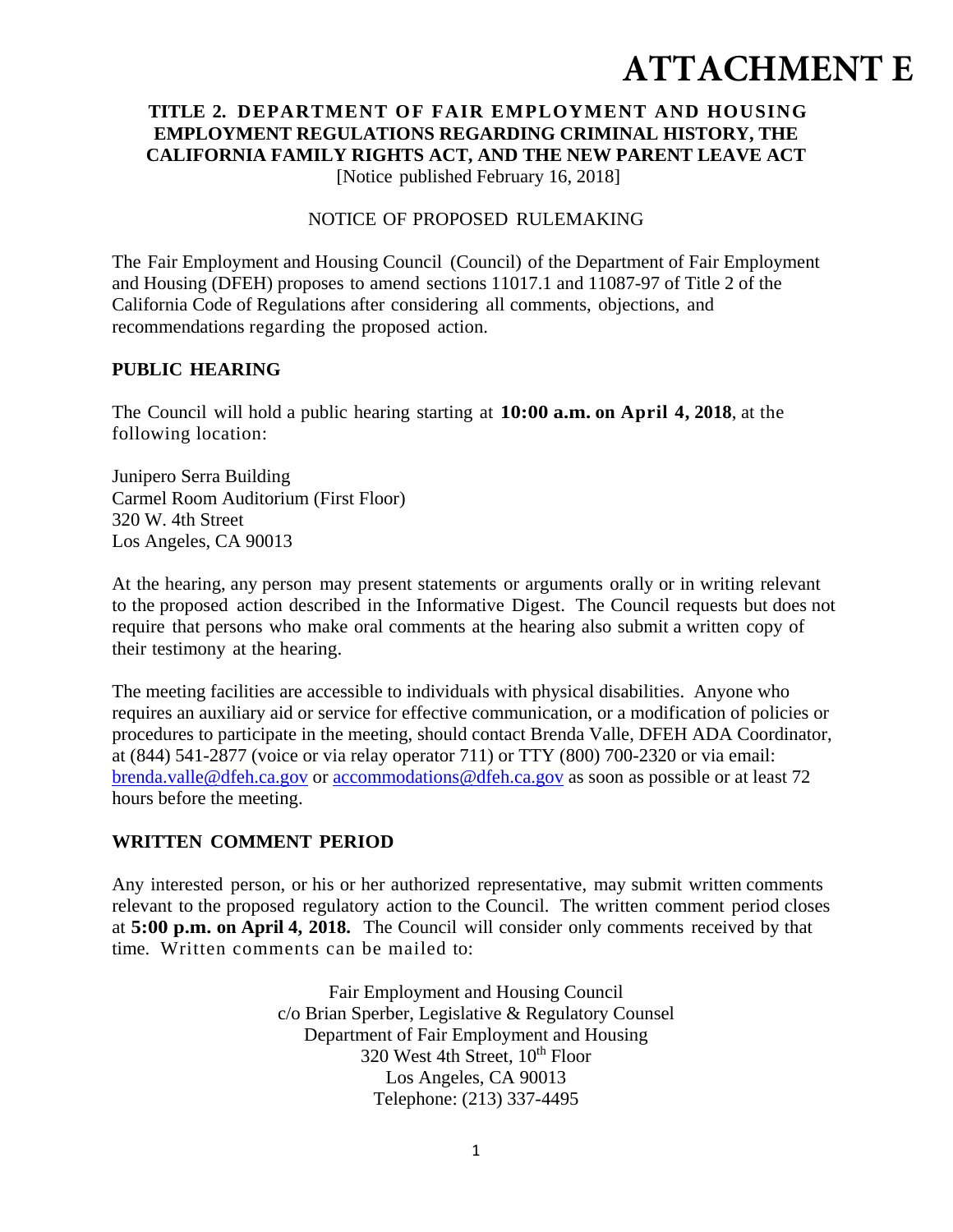Comments may also be submitted by e-mail to FEHCouncil@dfeh.ca.gov.

## **AUTHORITY AND REFERENCE**

Government Code section 12935(a) authorizes the Council to adopt these proposed regulations. The proposed regulations implement, interpret, and make specific section 12900 et seq. of the Government Code.

## **INFORMATIVE DIGEST/ POLICY STATEMENT OVERVIEW**

This rulemaking action clarifies, makes specific, and supplements existing state regulations interpreting the Fair Employment and Housing Act ("FEHA") set forth in Government Code section 12900 et seq. Two bills from 2017 – AB 1008 and SB 63 – add new sections to the FEHA that respectively "ban the box" by prohibiting employers from seeking criminal history information until a conditional offer of employment is made and enact the New Parent Leave Act (NPLA), thereby expanding parental leave rights at employers of 20-49 employees.

In compliance with the Administrative Procedure Act, the Council proposes to adopt these rules as duly noticed, vetted, and authorized regulations. The overall objective of the proposed regulations is to describe how the two new laws operate and fit into the broader context of the FEHA, primarily by centralizing, clarifying, and codifying the two statutes. This action has the specific benefit of clarifying new, potentially misunderstood areas of the law, in turn reducing litigation costs and court overcrowding. Ultimately, the proposed action furthers the mission of the DFEH by protecting Californians from employment discrimination.

The proposed amendments specifically do the following: (1) articulate the parameters of AB 1008 in an orderly fashion in the context of existing regulations regarding the consideration of criminal history in employment decisions; (2) distinguish between ban-the-box and the adverse impact theory of liability; (3) clarify any ambiguities in AB 1008, particularly how to calculate "five business days"; (4) integrate SB 63 into existing regulations regarding the California Family Rights Act (CFRA); and (5) identify differences between CFRA and NPLA, namely jurisdictional differences and the latter's lack of a "key employee" defense and lack of a provision allowing employers to mandate the use of vacation time or other accrued paid time off.

The Council has determined that the proposed amendments are not inconsistent or incompatible with existing regulations. After conducting a review for any regulations that would relate to or affect this area, the Council has concluded that these are the only regulations that concern the Fair Employment and Housing Act.

## **DISCLOSURES REGARDING THE PROPOSED ACTION**

*The Council has made the following initial determinations:* 

#### **Mandate on local agencies and school districts**: None.

**Cost or savings to any state agency**: No additional costs or savings beyond those imposed by existing law.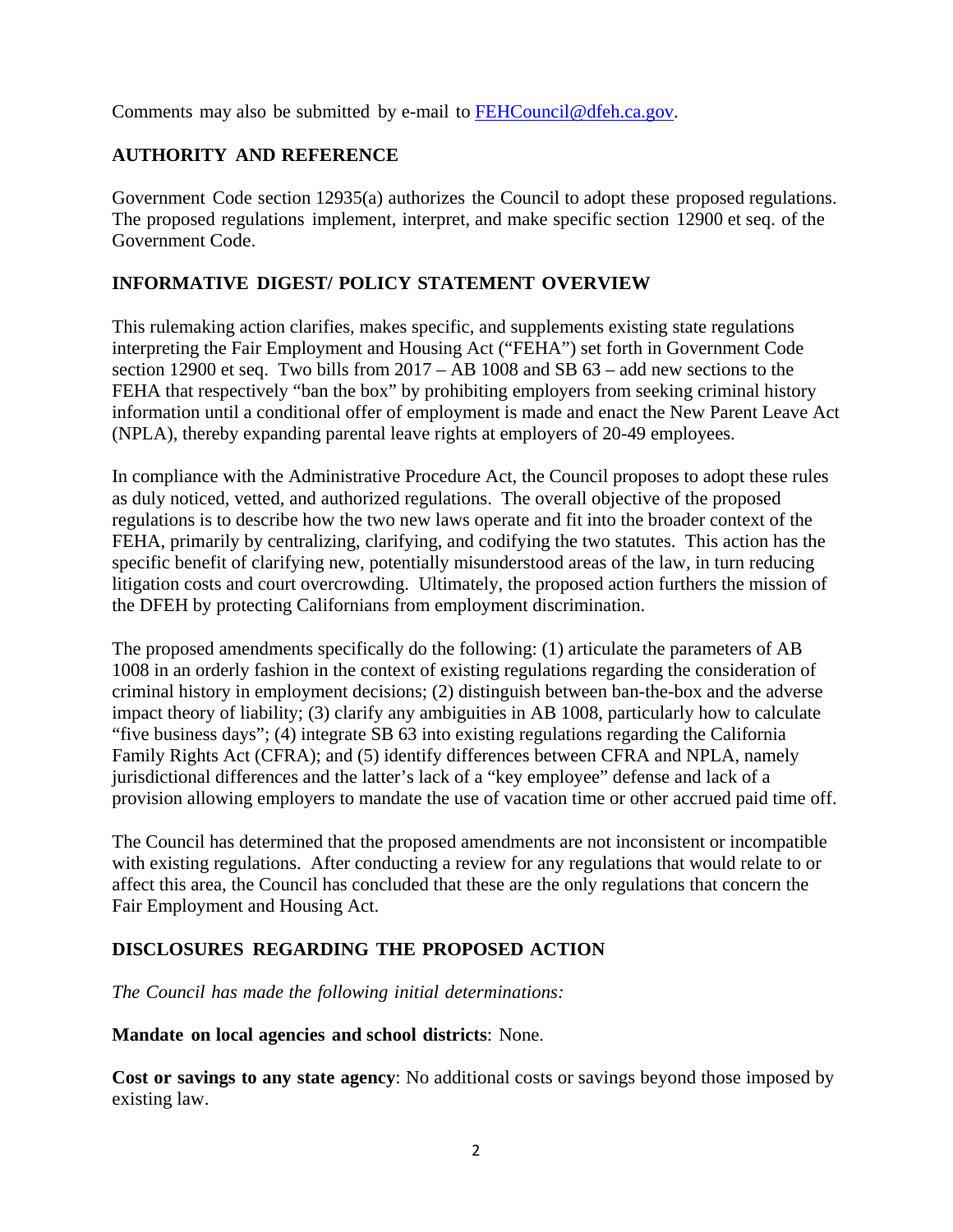**Cost to any local agency or school district, which must be reimbursed in accordance with Government Code sections 17500 through 17630**: None.

**Other nondiscretionary cost or savings imposed on local agencies**: No additional costs or savings beyond those imposed by existing law.

**Cost or savings in federal funding to the state**: None.

**Cost impacts on a representative private person or businesses**: No additional costs or savings beyond those imposed by existing law. Therefore, the agency is not aware of any cost impacts that a representative private person or business would necessarily incur in reasonable compliance with the proposed action.

**Results of the economic impact assessment/analysis**: The Council anticipates that the adoption of the regulations will not impact the creation or elimination of jobs within the state, the creation of new businesses or the elimination of existing businesses within the state, or the expansion of businesses currently doing business within the state. To the contrary, adoption of the proposed amendments is anticipated to benefit California businesses, workers, and the state's judiciary by clarifying and streamlining the operation of the law, making it easier for employees and employers to understand their rights and obligations, and reducing litigation costs for businesses.

**Statewide adverse economic impact directly affecting businesses and individuals**:

The Council has made an initial determination that the proposed action *will not* have a significant statewide adverse economic impact directly affecting businesses, including the ability of California businesses to compete with businesses in other states.

#### **Significant effect on housing costs**: None.

**Small Business Determination**: The Council anticipates that the regulations will not create additional costs or savings beyond those imposed by existing regulations. Similarly, the Council has determined that there is no impact on small businesses as a result of this proposed action because these regulations primarily serve to clarify existing law.

**Business Report**: The Council has determined that the proposed regulations do not require a report to be made.

## **CONSIDERATION OF ALTERNATIVES**

In accordance with Government Code section 11346.5, subdivision (a)(l3), the Council must determine that no reasonable alternative it considered or that has otherwise been identified and brought to the Council's attention would be more effective in carrying out the purpose for which this action is proposed, or would be as effective and less burdensome to affected private persons than the proposed action, or would be more cost-effective to affected private persons and equally effective in implementing the statutory policy or other provision of law.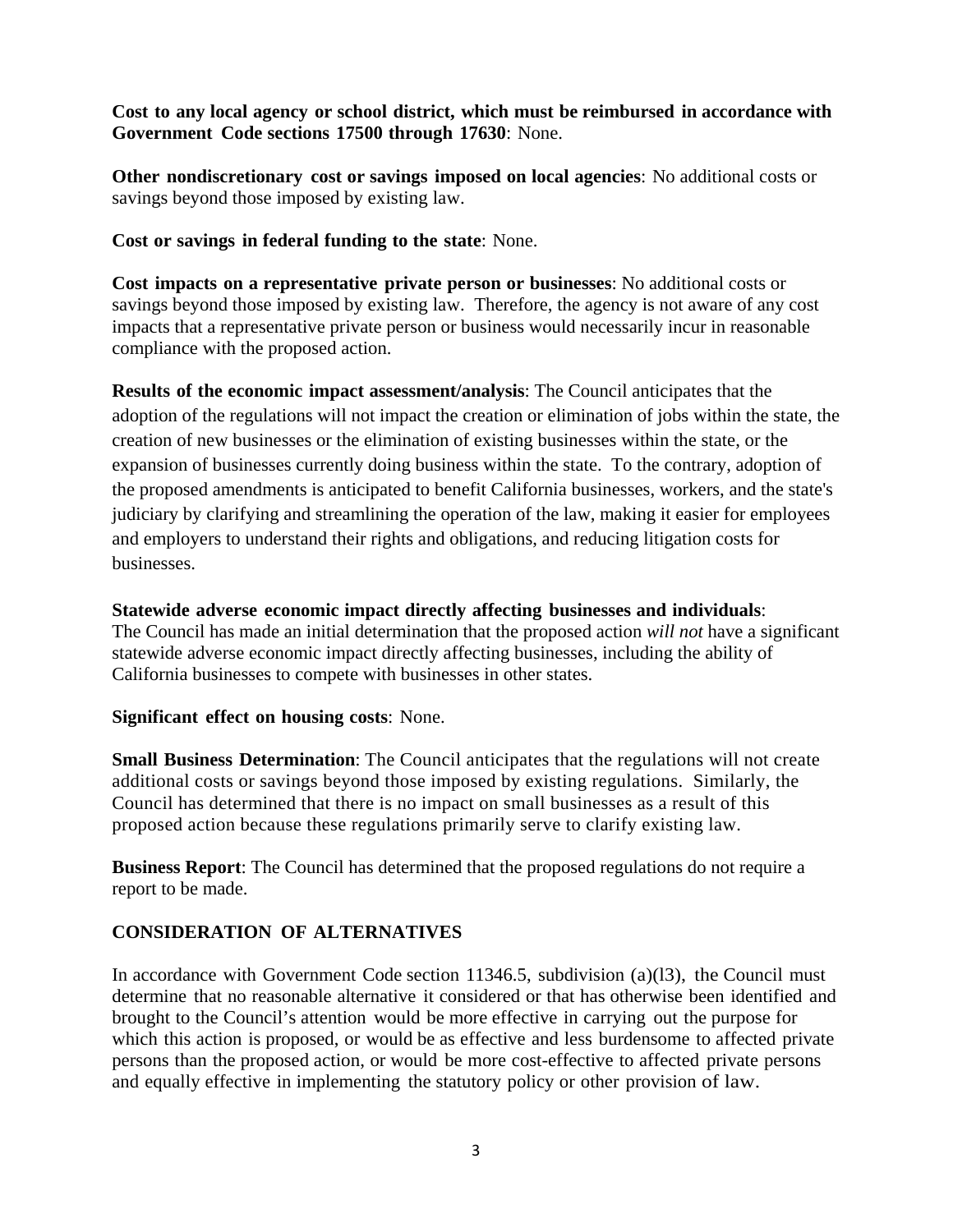The Council has thus far not become aware of a better alternative and invites interested persons to present statements or arguments with respect to alternatives to the proposed regulations at the scheduled hearing or during the written comment period.

## **CONTACT PERSONS**

Inquiries concerning the proposed administrative action may be directed to:

Brian Sperber, Legislative & Regulatory Counsel Department of Fair Employment and Housing 320 West 4th Street, 10th Floor Los Angeles, CA 90013 Telephone: (213) 337-4495 E-mail: brian.sperber@dfeh.ca.gov

The backup contact person for these inquiries is:

Holly Thomas, Deputy Director of Executive Programs Department of Fair Employment and Housing 320 West 4th Street, 10th Floor Los Angeles, CA 90013 Telephone: (213) 439-6799 E-mail: holly.thomas@dfeh.ca.gov

Please direct requests for copies of the proposed text (express terms) of the regulations, the Initial Statement of Reasons, the modified text of the regulations, if any, or other information upon which the rulemaking is based, should other sources be used in the future, to Brian Sperber at the above address.

## **AVAILABILITY OF STATEMENT OF REASONS, TEXT OF PROPOSED REGULATIONS, AND RULEMAKING FILE**

The Council will have the entire rulemaking file available for inspection and copying throughout the rulemaking process at its office at the above address. As of the date this notice is published in the Notice Register, the rulemaking file consists of this notice, the proposed text of the regulations, and the Initial Statement of Reasons. Copies may be obtained by contacting Brian Sperber at the address or phone number listed above.

## **AVAILABILITY OF CHANGED OR MODIFIED TEXT**

After holding the hearing and considering all timely and relevant comments received, the Council may adopt the proposed regulations substantially as described in this notice. If the Council makes modifications that are sufficiently related to the originally proposed text, it will make the modified text (with the changes clearly indicated) available to the public for at least 15 days before the Council adopts the regulations as revised. Please send requests for copies of any modified regulations to the attention of Brian Sperber at the address indicated above. The Council will accept written comments on the modified regulations for 15 days after the date on